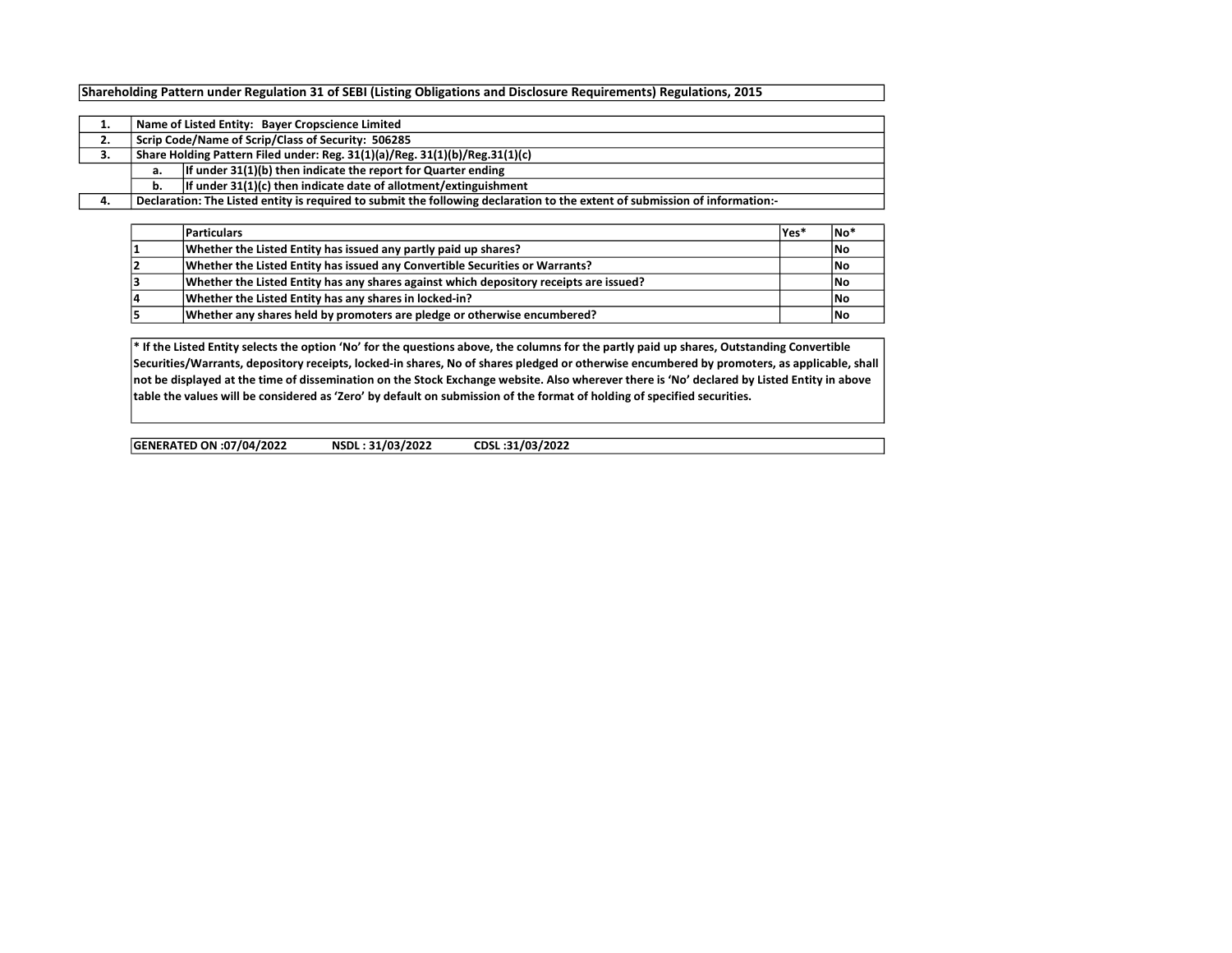## Bayer Cropscience Limited

Table I - Summary Statement holding of specified securities

|      |                                  |                  |                    | No. of        | No. of           |                       | Sharehold<br>$\vert \ln g$ as a % $\vert$<br>of total<br>no. of | Number of Voting Rights held in each class<br>of securities |  |            | πο. στ<br>Shares |                 |                               |       |               |           |                    |             | ⊺5narenoi<br>ding, as a<br>Underlyin %<br>Number of Locked in otherwise<br>assuming<br><b>Ishares</b><br>Outstandi full |  |  | <b>Number of Shares</b><br>pledged or<br>encumbered |  | Number<br>of equity |
|------|----------------------------------|------------------|--------------------|---------------|------------------|-----------------------|-----------------------------------------------------------------|-------------------------------------------------------------|--|------------|------------------|-----------------|-------------------------------|-------|---------------|-----------|--------------------|-------------|-------------------------------------------------------------------------------------------------------------------------|--|--|-----------------------------------------------------|--|---------------------|
|      |                                  |                  | No. of             | Partly        | shares           |                       | <b>Ishares</b>                                                  |                                                             |  |            |                  | ng              | conversio                     |       |               |           |                    | shares      |                                                                                                                         |  |  |                                                     |  |                     |
|      |                                  |                  | fully paid paid-up |               | underlyin        |                       |                                                                 | Calculate No of Voting Rights                               |  |            |                  | convertib  n of |                               |       | l As a % of   |           | As a % of lheld in |             |                                                                                                                         |  |  |                                                     |  |                     |
|      |                                  | Nos. of          | up equity equity   |               |                  | Total nos.   d as per |                                                                 |                                                             |  |            | Total as a lle   |                 | convertib                     |       | total         |           | total              | demateri    |                                                                                                                         |  |  |                                                     |  |                     |
|      |                                  | sharehold shares |                    | <b>shares</b> | Depositor shares |                       | SCRR,                                                           | Class eg: Class eg:                                         |  |            | % of             | securities lle  |                               |       | <b>Shares</b> |           | Shares             | alised      |                                                                                                                         |  |  |                                                     |  |                     |
|      | Category Category of shareholder | lers             | held               | held          | y Receipts held  |                       | 1957)                                                           |                                                             |  | Total      | $(A+B+C)$        |                 | (including securities No. (a) |       | held(b)       | No. (a)   | held(b)            | form        |                                                                                                                         |  |  |                                                     |  |                     |
|      |                                  | (III)            | (IV)               | (V)           | (VI)             | (VII) =               | (VIII) As a                                                     |                                                             |  | (IX)       |                  | (X)             | (XI)=                         | (XII) |               | (XIII)    |                    | (XIV)       |                                                                                                                         |  |  |                                                     |  |                     |
| (A)  | Promoter & Promoter Group        |                  | 632102999          |               |                  | 032102999             |                                                                 | 71.4319 32102999                                            |  | 032102999  | 71.4319          |                 | 71.4319                       |       |               |           |                    | 032102999   |                                                                                                                         |  |  |                                                     |  |                     |
| (B)  | Public                           |                  | 60224 12839093     |               |                  | 0 12839093            |                                                                 | 28.5681 12839093                                            |  | 0 12839093 | 28.5681          |                 | 28.5681                       |       |               | <b>NA</b> |                    | NA 12570670 |                                                                                                                         |  |  |                                                     |  |                     |
| (C)  | Non Promoter - Non Public        |                  |                    |               |                  |                       |                                                                 |                                                             |  |            |                  |                 |                               |       |               | <b>NA</b> | <b>NA</b>          |             |                                                                                                                         |  |  |                                                     |  |                     |
| (C1) | <b>Shares Underlying DRs</b>     |                  |                    |               |                  |                       |                                                                 |                                                             |  |            |                  |                 |                               |       |               | <b>NA</b> | <b>NA</b>          |             |                                                                                                                         |  |  |                                                     |  |                     |
| (C2) | Shares Held By Employee Trust    |                  |                    |               |                  |                       |                                                                 |                                                             |  |            |                  |                 |                               |       |               | <b>NA</b> | <b>NA</b>          |             |                                                                                                                         |  |  |                                                     |  |                     |
|      | Total                            |                  | 60230 44942092     |               |                  | 0 44942092            |                                                                 | 100 44942092                                                |  | 0 44942092 | 100              |                 | 100                           |       |               |           |                    | 044673669   |                                                                                                                         |  |  |                                                     |  |                     |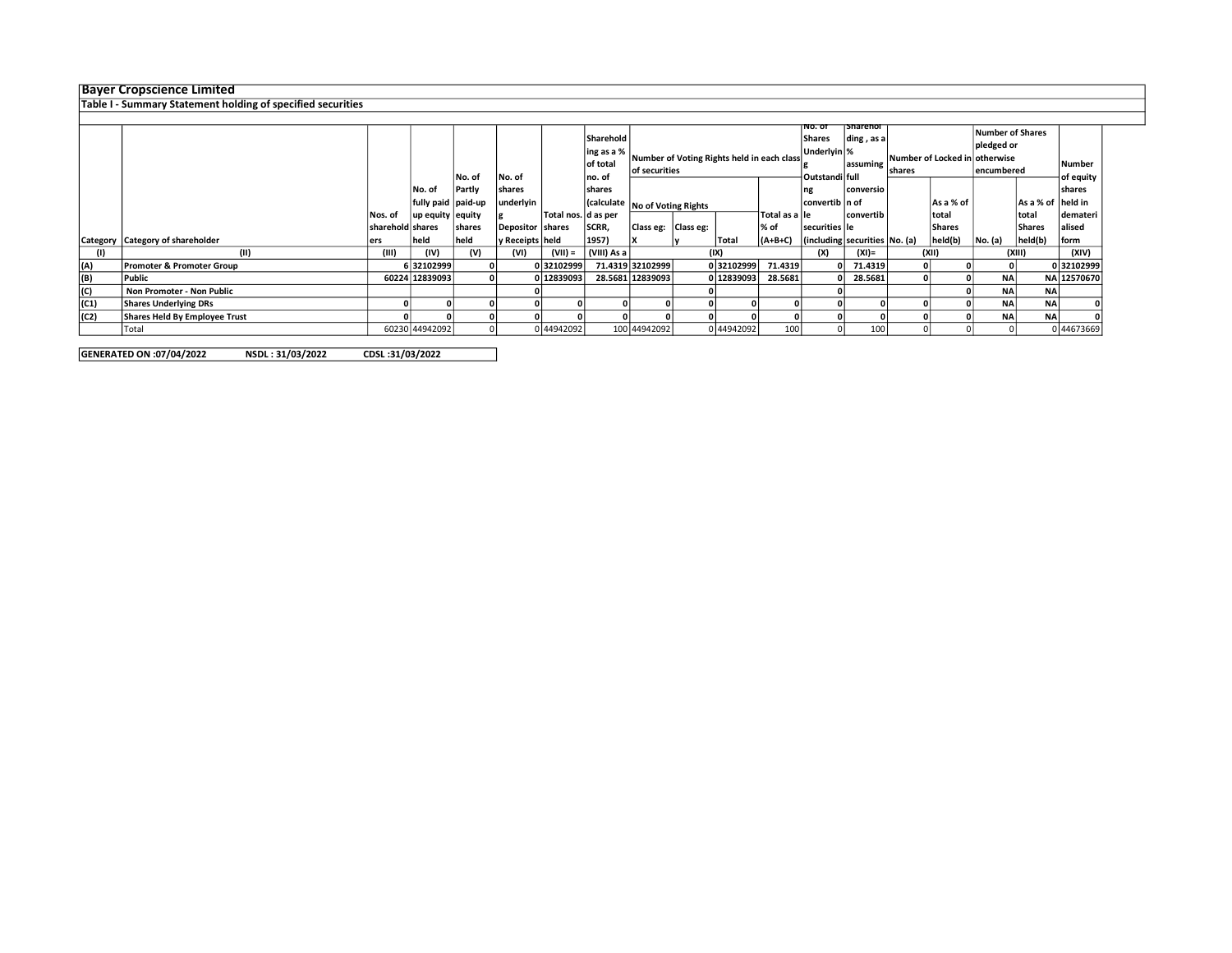|                | <b>Bayer Cropscience Limited</b>                                                     |            |          |                    |          |                  |                             |                                 |                     |                                                             |                    |                |                                                 |           |           |                  |            |                                                                  |                     |                            |
|----------------|--------------------------------------------------------------------------------------|------------|----------|--------------------|----------|------------------|-----------------------------|---------------------------------|---------------------|-------------------------------------------------------------|--------------------|----------------|-------------------------------------------------|-----------|-----------|------------------|------------|------------------------------------------------------------------|---------------------|----------------------------|
|                | Table II - Statement showing shareholding pattern of the Promoter and Promoter Group |            |          |                    |          |                  |                             |                                 |                     |                                                             |                    |                |                                                 |           |           |                  |            |                                                                  |                     |                            |
|                | snareno<br>VO. OI                                                                    |            |          |                    |          |                  |                             |                                 |                     |                                                             |                    |                |                                                 |           |           |                  |            |                                                                  |                     |                            |
|                |                                                                                      |            |          |                    |          | No. of<br>shares |                             | Sharehol<br>ding %<br>calculate |                     | Number of Voting Rights held in each<br>class of securities |                    |                | Shares<br>ding, as a<br>Underlyin %<br>assuming |           | in shares | Number of Locked |            | <b>Number of Shares</b><br>pledged or<br>otherwise<br>encumbered |                     | <b>Type of Shareholder</b> |
|                |                                                                                      |            |          | No. of             | Partly   | underlyin        |                             | d as per                        |                     |                                                             |                    |                | Outstand   full<br>ing                          | conversio |           |                  |            |                                                                  | of equity<br>shares |                            |
|                |                                                                                      |            |          | fully paid paid-up |          |                  |                             | SCRR,                           |                     |                                                             |                    |                | convertib n of                                  |           |           | As a % of        |            | l As a % of                                                      | held in             |                            |
|                |                                                                                      |            | Nos. of  | up equity equity   |          |                  | Depositor Total nos.        | 1957 As a                       | No of Voting Rights |                                                             |                    | Total as a ∣le |                                                 | convertib |           | total            |            | total                                                            | demater             |                            |
|                |                                                                                      |            | sharehol | shares             | shares   |                  | shares                      | % of                            | Class eg: Class eg: |                                                             |                    | % of           | securities le                                   |           |           | <b>Shares</b>    |            | Shares                                                           | alised              |                            |
|                | Category & Name of the shareholders                                                  | PAN        | ders     | held               | held     | Receipts         | held                        | $ $ (A+B+C2) X                  |                     |                                                             | <b>Total</b>       | $(A+B+C)$      | (including securities No. (a)                   |           |           | held(b)          | No. (a)    | held(b)                                                          | form                |                            |
|                | (1)                                                                                  | (II)       | (III)    | (IV)               | (V)      | (VI)             | $(VII) =$                   | (VIII) As a                     |                     |                                                             | (IX)               |                | (X)                                             | $(XI) =$  |           | (XII)            |            | (XIII)                                                           | (XIV)               |                            |
|                | Indian                                                                               |            |          |                    |          |                  |                             |                                 |                     |                                                             |                    |                |                                                 |           |           |                  |            |                                                                  |                     |                            |
| (a)            | Individuals / Hindu Undivided Family                                                 |            |          |                    |          |                  |                             |                                 |                     |                                                             |                    |                |                                                 |           |           |                  |            |                                                                  |                     |                            |
| (b)            | Central Government / State Government(s)                                             |            |          |                    |          |                  |                             |                                 |                     |                                                             |                    |                |                                                 |           |           |                  |            |                                                                  |                     |                            |
| (c)            | <b>Financial Institutions / Banks</b>                                                |            |          |                    |          |                  |                             |                                 |                     |                                                             |                    |                |                                                 |           |           |                  |            |                                                                  |                     |                            |
| (d)            | Any Other (Specify)                                                                  |            |          | 2 14797818         | nl       |                  | 0 14797818                  |                                 | 32.9264 14797818    |                                                             | 0 14797818         | 32.9264        |                                                 | 32.9264   |           |                  |            |                                                                  | 0 14797818          |                            |
|                | <b>Bodies Corporate</b>                                                              |            |          | 2 14797818         | 0        |                  | 0 14797818                  |                                 | 32.9264 14797818    |                                                             | 0 14797818         | 32.9264        |                                                 | 32.9264   |           |                  | $\sqrt{ }$ |                                                                  | 0 14797818          |                            |
|                | Bayer Vapi Private Limited                                                           | AABCB2100L |          | 8039736            | $\Omega$ |                  | 8039736                     | 17.8891                         | 8039736             |                                                             | 8039736            | 17.8891        |                                                 | 17.8891   |           |                  |            |                                                                  | 8039736             | Promoter Group             |
|                | Monsanto Investments India Private Limited                                           | AAJCM3343G |          | 6758082            |          |                  | 6758082                     | 15.0373                         | 6758082             |                                                             | 6758082            | 15.0373        |                                                 | 15.0373   |           |                  |            |                                                                  | 675808              | Promoter Group             |
|                | Sub Total (A)(1)                                                                     |            |          | 2 14797818         |          |                  | 0 14797818                  |                                 | 32.9264 14797818    |                                                             | 0 14797818         | 32.9264        |                                                 | 32.9264   |           |                  |            |                                                                  | 0 14797818          |                            |
|                | Foreign                                                                              |            |          |                    |          |                  |                             |                                 |                     |                                                             |                    |                |                                                 |           |           |                  |            |                                                                  |                     |                            |
| (a)            | Individuals (Non-Resident Individuals / Foreign Individuals)                         |            |          |                    |          |                  |                             |                                 |                     |                                                             |                    |                |                                                 |           |           |                  |            |                                                                  |                     |                            |
| (b)            | Government                                                                           |            |          |                    |          |                  |                             |                                 |                     |                                                             |                    |                |                                                 |           |           |                  |            |                                                                  |                     |                            |
| (c)            | <b>Institutions</b>                                                                  |            |          |                    |          |                  |                             |                                 |                     |                                                             |                    |                |                                                 |           |           |                  |            |                                                                  |                     |                            |
| (d)            | <b>Foreign Portfolio Investor</b>                                                    |            |          |                    |          |                  |                             |                                 |                     |                                                             |                    |                |                                                 |           |           |                  |            |                                                                  |                     |                            |
| $\overline{e}$ | Any Other (Specify)                                                                  |            |          | 4 17305181         | $\Omega$ |                  | 0 17305181                  |                                 | 38.5055 17305181    |                                                             | 0 17305181         | 38.5055        |                                                 | 38.5055   |           | 38.5055          |            |                                                                  | 0.0000 17305181     |                            |
|                | <b>Bayer Sas</b>                                                                     | AADCB9453E |          | 6618105            | $\Omega$ |                  | 6618105                     | 14.7258                         | 6618105             |                                                             | 6618105            | 14.7258        |                                                 | 14.7258   |           |                  |            |                                                                  | 661810              | Promoter Group             |
|                | <b>Bayer Cropscience Ag</b>                                                          | AAECB1107C |          | 5354030            | $\Omega$ |                  | 5354030                     | 11.9132                         | 5354030             |                                                             | 5354030            | 11.9132        |                                                 | 11.9132   |           |                  |            |                                                                  | 5354030             | Promoter                   |
|                | Bayer Ag                                                                             | AAACB6193L |          | 3788433            |          |                  | 3788433                     | 8.4296                          | 3788433             |                                                             | 3788433            | 8.4296         |                                                 | 8.4296    |           |                  |            |                                                                  | 3788433             | Promoter                   |
|                | Monsanto Company                                                                     | AABCM0166H |          | 1544613            |          |                  | 1544613                     | 3.4369                          | 1544613             |                                                             | 1544613            | 3.4369         |                                                 | 3.4369    |           |                  |            |                                                                  | 154461              | Promoter Group             |
|                | Sub Total (A)(2)                                                                     |            |          | 4 17305181         |          |                  | 0 17305181                  |                                 | 38.5055 17305181    |                                                             | 0 17305181         | 38.5055        |                                                 | 38.5055   |           |                  |            |                                                                  | 0 17305181          |                            |
|                | Total Shareholding Of Promoter And Promoter Group (A)=<br>$(A)(1)+(A)(2)$            |            |          | 632102999          |          |                  | 0 32102999 71.4319 32102999 |                                 |                     |                                                             | 0 32102999 71.4319 |                |                                                 | 71.4319   |           |                  |            |                                                                  | 0 32102999          |                            |

Details of Shares which remain unclaimed may be given hear along with details such as number of shareholders, outstanding shares held in demat/unclaimed suspense account, voting rights which are frozen etc.

Note :

(1) PAN would not be displayed on website of Stock Exchange(s)

(2) The term 'Encumbrance' has the same meaning as assigned under regulation 28(3) of SEBI (Substantial Acquisition of Shares and Takeovers) Regulations, 2011.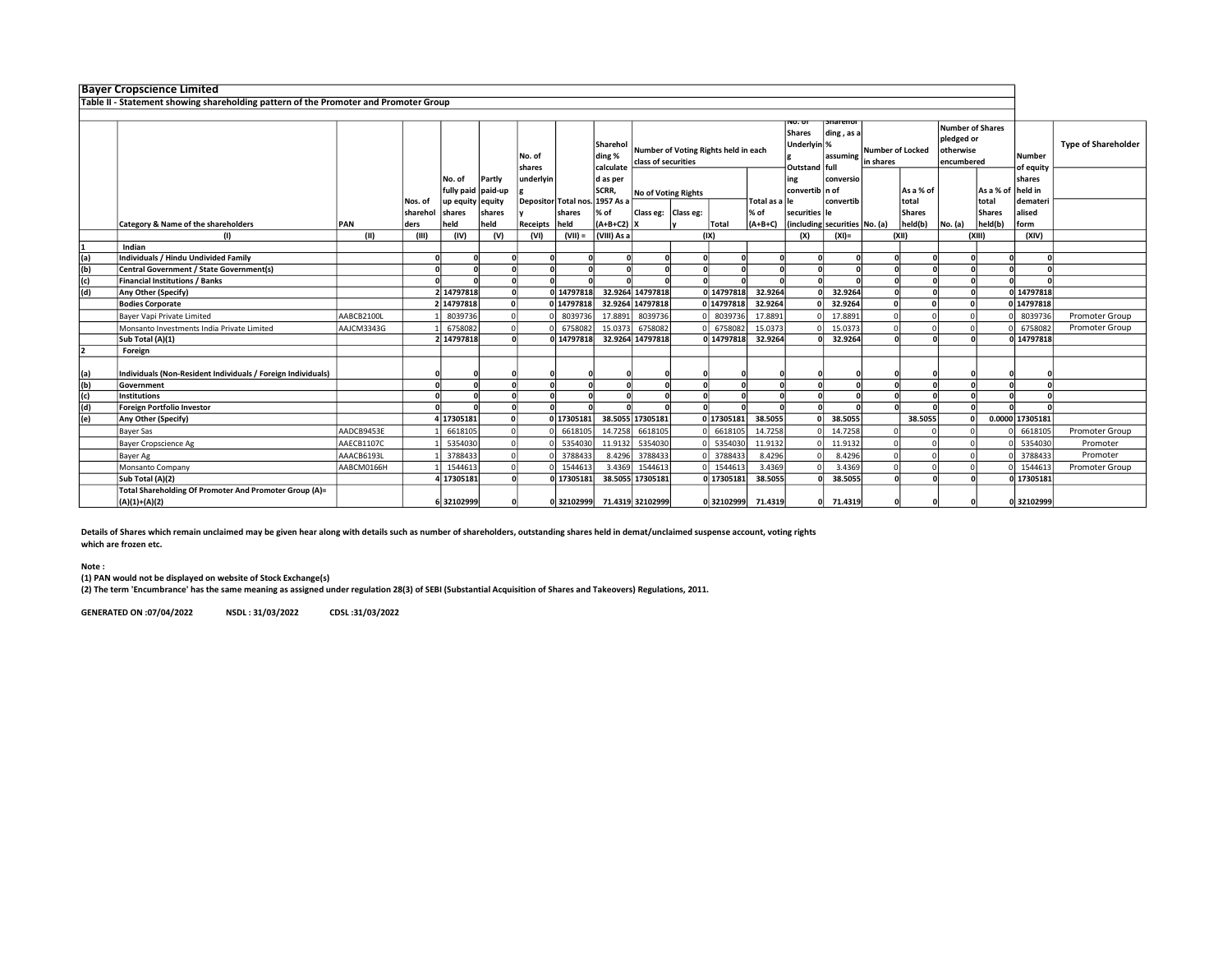|     | <b>Bayer Cropscience Limited</b>                                             |            |                  |                |                |                     |              |             |                     |                                      |              |              |                |                               |              |                     |                               |               |                         |  |
|-----|------------------------------------------------------------------------------|------------|------------------|----------------|----------------|---------------------|--------------|-------------|---------------------|--------------------------------------|--------------|--------------|----------------|-------------------------------|--------------|---------------------|-------------------------------|---------------|-------------------------|--|
|     | Table III - Statement showing shareholding pattern of the Public shareholder |            |                  |                |                |                     |              |             |                     |                                      |              |              |                |                               |              |                     |                               |               |                         |  |
|     |                                                                              |            |                  |                |                |                     |              |             |                     |                                      |              |              |                |                               |              |                     |                               |               |                         |  |
|     |                                                                              |            |                  |                |                |                     |              |             |                     |                                      |              |              | NO. OT         | snarenor                      |              |                     | <b>Number of Shares</b>       |               |                         |  |
|     |                                                                              |            |                  |                |                |                     |              |             |                     |                                      |              |              | <b>Shares</b>  | ding, as a                    |              |                     | pledged or                    |               |                         |  |
|     |                                                                              |            |                  |                |                |                     |              | Sharehol    |                     |                                      |              |              | Underlyin %    |                               |              |                     |                               |               |                         |  |
|     |                                                                              |            |                  |                |                | No. of              |              | ding %      |                     | Number of Voting Rights held in each |              |              |                | assuming                      |              |                     | Number of Locked in otherwise |               | Number                  |  |
|     |                                                                              |            |                  |                |                |                     |              |             |                     | class of securities                  |              |              |                |                               | shares       |                     | encumbered                    |               |                         |  |
|     |                                                                              |            |                  |                |                | shares              |              | calculate   |                     |                                      |              |              | Outstandi full |                               |              |                     |                               |               | of equity               |  |
|     |                                                                              |            |                  | No. of         | Partly         | underlyin           |              | d as per    |                     |                                      |              |              | ng             | conversio                     |              |                     |                               |               | shares                  |  |
|     |                                                                              |            |                  | fully paid     | paid-up        |                     |              | SCRR,       | No of Voting Rights |                                      |              |              | convertib n of |                               |              | As a % of           |                               | As a % of     | held in                 |  |
|     |                                                                              |            | Nos. of          | up equity      | equity         | Depositor Total nos |              | 1957 As a   |                     |                                      |              | Total as a   | lle            | convertib                     |              | total               |                               | total         | demater                 |  |
|     |                                                                              |            | sharehold shares |                | shares         |                     | shares       | % of        | Class eg:           | Class eg:                            |              | % of         | securities le  |                               |              | <b>Shares</b>       |                               | <b>Shares</b> | alised                  |  |
|     |                                                                              | PAN        | ers              | held           | held           |                     | held         | $(A+B+C2)$  |                     |                                      |              | $(A+B+C)$    |                |                               |              |                     |                               |               |                         |  |
|     | Category & Name of the shareholders                                          |            |                  |                |                | Receipts            |              |             |                     |                                      | Total        |              |                | (including securities No. (a) |              | held(b)             | No. (a)                       | held(b)       | form                    |  |
|     | (1)                                                                          | (II)       | (III)            | (IV)           | (V)            | (VI)                | $(VII) =$    | (VIII) As a |                     |                                      | (IX)         |              | (X)            | $(XI) =$                      |              | (XII)               | (XIII)                        |               | (XIV)                   |  |
|     | <b>Institutions</b>                                                          |            |                  |                |                |                     |              |             |                     |                                      |              |              |                |                               |              |                     |                               |               |                         |  |
| (a) | <b>Mutual Fund</b>                                                           |            | 19               | 4462896        | 0              | O                   | 4462896      | 9.9303      | 4462896             | O                                    | 4462896      | 9.9303       |                | 9.9303                        | $\mathbf{0}$ |                     | <b>NA</b>                     | <b>NA</b>     | 4462363                 |  |
|     | Aditya Birla Sun Life Trustee Private Limited A/C A AAATB0102C               |            |                  | 2345226        | 0              |                     | 2345226      | 5.2183      | 2345226             | $\Omega$                             | 2345226      | 5.2183       | $\Omega$       | 5.2183                        | $\Omega$     |                     | <b>NA</b>                     | <b>NA</b>     | 2345226                 |  |
|     | Mirae Asset Emerging Bluechip Fund                                           | AACTM0203B |                  | 729901         | 0              | O                   | 729901       | 1.6241      | 729901              | $\Omega$                             | 729901       | 1.6241       | 0              | 1.6241                        | $\mathbf 0$  | 0                   | <b>NA</b>                     | <b>NA</b>     | 729901                  |  |
|     | Nippon Life India Trustee Ltd-A/C Nippon India Sm AAATR0090B                 |            | $\mathbf{1}$     | 463375         | $\mathbf 0$    | 0                   | 463375       | 1.031       | 463375              | $\overline{0}$                       | 463375       | 1.031        | $\Omega$       | 1.031                         | $\Omega$     |                     | <b>NA</b>                     | <b>NA</b>     | 463375                  |  |
| (b) | <b>Venture Capital Funds</b>                                                 |            | $\mathbf{0}$     | 0              | 0              | 0                   | 0            | $\Omega$    | O                   | 0                                    | $\Omega$     | 0            | $\Omega$       | ſ                             | $\mathbf 0$  | $\mathbf{0}$        | <b>NA</b>                     | <b>NA</b>     | 0                       |  |
| (c) | <b>Alternate Investment Funds</b>                                            |            |                  | 20720          | $\overline{0}$ | $\overline{0}$      | 20720        | 0.0461      | 20720               | $\overline{0}$                       | 20720        | 0.0461       |                | 0.0461                        |              |                     | <b>NA</b>                     | <b>NA</b>     | 20720                   |  |
|     |                                                                              |            | $\Omega$         | $\mathbf{0}$   | 0              | 0                   | $\Omega$     | $\mathbf 0$ | $\Omega$            | 0                                    | $\Omega$     | $\mathbf{0}$ | $\Omega$       | -C                            | $\mathbf{0}$ | 0                   | <b>NA</b>                     | <b>NA</b>     | $\mathbf{0}$            |  |
| (d) | <b>Foreign Venture Capital Investors</b>                                     |            |                  |                |                |                     |              |             |                     |                                      |              |              |                |                               |              |                     |                               |               |                         |  |
| (e) | <b>Foreign Portfolio Investor</b>                                            |            | $121$            | 1302890        | ol             | $\mathbf{0}$        | 1302890      | 2.899       | 1302890             | 0                                    | 1302890      | 2.899        |                | 2.899                         |              | O                   | <b>NA</b>                     | <b>NA</b>     | 1302890                 |  |
| (f) | <b>Financial Institutions / Banks</b>                                        |            | 8                | 10730          | 0              | $\mathbf{0}$        | 10730        | 0.0239      | 10730               | 0                                    | 10730        | 0.0239       |                | 0.0239                        | $\mathbf{0}$ | 0                   | <b>NA</b>                     | <b>NA</b>     | 7550                    |  |
| (g) | <b>Insurance Companies</b>                                                   |            | 11               | 1301460        | $\Omega$       | O                   | 1301460      | 2.8959      | 1301460             | 0                                    | 1301460      | 2.8959       |                | 2.8959                        | $\Omega$     | O                   | <b>NA</b>                     | <b>NA</b>     | 1301460                 |  |
|     | Hdfc Life Insurance Company Limited                                          | AAACH8755L |                  | 586751         | $\Omega$       | 0                   | 586751       | 1.3056      | 586751              | $\Omega$                             | 586751       | 1.3056       | $\Omega$       | 1.3056                        | $\Omega$     |                     | <b>NA</b>                     | <b>NA</b>     | 586751                  |  |
| (h) | <b>Provident Funds/ Pension Funds</b>                                        |            | 0                | 0              | 0              | 0                   |              | 0           | 0                   | 0                                    | $\mathbf{0}$ | $\mathbf{0}$ |                |                               | $\mathbf 0$  |                     | <b>NA</b>                     | <b>NA</b>     | 0                       |  |
| (i) | Any Other (Specify)                                                          |            | $1\overline{ }$  | 133            | $\mathbf{0}$   | $\Omega$            | 133          | 0.0003      | 133                 | 0                                    | 133          | 0.0003       |                | 0.0003                        | <sup>0</sup> | n                   | <b>NA</b>                     | <b>NA</b>     | $\overline{\mathbf{0}}$ |  |
|     | <b>Foreign Bank</b>                                                          |            | $1\overline{ }$  | 133            | $\mathbf{0}$   | $\mathbf{0}$        | 133          | 0.0003      | 133                 | 0                                    | 133          | 0.0003       |                | 0.0003                        | 0            | $\Omega$            | <b>NA</b>                     | <b>NA</b>     | 0                       |  |
|     |                                                                              |            | 164              | 7098829        |                | 0                   | 7098829      | 15.7955     | 7098829             | <sub>0</sub>                         | 7098829      |              |                |                               |              | 0                   | <b>NA</b>                     | <b>NA</b>     | 7094983                 |  |
|     | Sub Total (B)(1)                                                             |            |                  |                |                |                     |              |             |                     |                                      |              | 15.7955      |                | 15.7955                       |              |                     |                               |               |                         |  |
|     | Central Government/ State Government(s)/                                     |            |                  |                |                |                     |              |             |                     |                                      |              |              |                |                               |              |                     |                               |               |                         |  |
|     | <b>President of India</b>                                                    |            |                  |                |                |                     |              |             |                     |                                      |              |              |                |                               |              |                     |                               |               |                         |  |
|     | Central Government / State Government(s)                                     |            | $1\overline{ }$  | 311            | 0              | 0                   | 311          | 0.0007      | 311                 | 0                                    | 311          | 0.0007       | 0              | 0.0007                        | 0            | 0                   | <b>NA</b>                     | <b>NA</b>     | 311                     |  |
|     | Sub Total (B)(2)                                                             |            | $\overline{1}$   | 311            | 0              | $\mathbf{0}$        | 311          | 0.0007      | 311                 | $\Omega$                             | 311          | 0.0007       |                | 0.0007                        |              | 0                   | <b>NA</b>                     | <b>NA</b>     | 311                     |  |
|     | <b>Non-Institutions</b>                                                      |            |                  |                |                |                     |              |             |                     |                                      |              |              |                |                               |              |                     |                               |               |                         |  |
| (a) | <b>Individuals</b>                                                           |            |                  | $\Omega$       | O              |                     |              |             |                     |                                      |              |              |                |                               | $\Omega$     |                     | <b>NA</b>                     | <b>NA</b>     |                         |  |
|     | . Individual shareholders holding nominal share                              |            |                  |                |                |                     |              |             |                     |                                      |              |              |                |                               |              |                     |                               |               |                         |  |
|     | capital up to Rs. 2 lakhs.                                                   |            | 55218            | 3403700        |                | n                   | 3403700      | 7.5735      | 3403700             | n                                    | 3403700      | 7.5735       |                | 7.5735                        |              |                     | <b>NA</b>                     | <b>NA</b>     | 3168978                 |  |
|     |                                                                              |            |                  |                |                |                     |              |             |                     |                                      |              |              |                |                               |              |                     |                               |               |                         |  |
|     | ii. Individual shareholders holding nominal                                  |            |                  |                |                |                     |              |             |                     |                                      |              |              |                |                               |              |                     |                               |               |                         |  |
|     | share capital in excess of Rs. 2 lakhs.                                      |            |                  | 291467         |                | 0                   | 291467       | 0.6485      | 291467              | 0                                    | 291467       | 0.6485       |                | 0.6485                        |              |                     | NΑ                            | <b>NA</b>     | 264307                  |  |
| (b) | <b>NBFCs registered with RBI</b>                                             |            | $\overline{2}$   | 5680           | $\mathbf{0}$   | $\mathbf{0}$        | 5680         | 0.0126      | 5680                | $\overline{0}$                       | 5680         | 0.0126       |                | 0.0126                        |              | <sup>0</sup>        | <b>NA</b>                     | <b>NA</b>     | 5680                    |  |
|     | <b>Trust Employee</b>                                                        |            | $\overline{0}$   | $\mathbf 0$    | $\mathbf{0}$   | $\mathbf{0}$        | $\mathbf{0}$ | οl          | O                   | 0                                    | $\Omega$     | $\mathbf{0}$ | $\mathbf{0}$   | ſ                             | $\mathbf{0}$ | 0                   | <b>NA</b>                     | <b>NA</b>     | $\mathbf{0}$            |  |
|     | <b>Overseas Depositories(holding DRs) (balancing</b>                         |            |                  |                |                |                     |              |             |                     |                                      |              |              |                |                               |              |                     |                               |               |                         |  |
| (d) | figure)                                                                      |            |                  |                |                | n                   |              |             |                     |                                      |              |              |                |                               |              |                     | <b>NA</b>                     | <b>NA</b>     |                         |  |
| (c) | Any Other (Specify)                                                          |            | 4832             | 2039106        | ol             | $\mathbf{0}$        | 2039106      | 4.5372      | 2039106             | 0                                    | 2039106      | 4.5372       |                | 4.5372                        |              | O                   | <b>NA</b>                     | <b>NA</b>     | 2036411                 |  |
|     | <b>IEPF</b>                                                                  |            |                  | 110728         | ol             | 0                   | 110728       | 0.2464      | 110728              | 0                                    | 110728       | 0.2464       |                | 0.2464                        | $\Omega$     | <sub>0</sub>        | <b>NA</b>                     | <b>NA</b>     | 110728                  |  |
|     | <b>Trusts</b>                                                                |            | 10               | 1984           | $\mathbf{0}$   | 0                   | 1984         | 0.0044      | 1984                | $\mathbf{0}$                         | 1984         | 0.0044       |                | 0.0044                        | $\mathbf{0}$ |                     | <b>NA</b>                     | <b>NA</b>     | 1984                    |  |
|     |                                                                              |            | $\mathbf{1}$     | 33             | O              | $\Omega$            | 33           | 0.0001      | 33                  | $\mathbf{0}$                         | 33           | 0.0001       |                | 0.0001                        | $\mathbf{0}$ | n                   | <b>NA</b>                     | <b>NA</b>     | 33                      |  |
|     | <b>Foreign Nationals</b>                                                     |            |                  |                |                |                     |              |             |                     |                                      |              |              |                |                               |              |                     |                               |               |                         |  |
|     | <b>Hindu Undivided Family</b>                                                |            | 1710             | 375151         | $\mathbf{0}$   | 0                   | 375151       | 0.8347      | 375151              | $\mathbf{0}$                         | 375151       | 0.8347       |                | 0.8347                        | 0            | O                   | <b>NA</b>                     | <b>NA</b>     | 375151                  |  |
|     | Non Resident Indians (Non Repat)                                             |            | 885              | 238831         | $\mathbf{0}$   | 0                   | 238831       | 0.5314      | 238831              | $\mathbf{0}$                         | 238831       | 0.5314       |                | 0.5314                        | $\mathbf{0}$ | $\ddot{\mathbf{0}}$ | <b>NA</b>                     | <b>NA</b>     | 238330                  |  |
|     | <b>Other Directors / Relatives</b>                                           |            | $\mathbf{1}$     | 533            | 0              | 0                   | 533          | 0.0012      | 533                 | 0                                    | 533          | 0.0012       |                | 0.0012                        | $\mathbf 0$  | 0                   | <b>NA</b>                     | <b>NA</b>     | 533                     |  |
|     | Non Resident Indians (Repat)                                                 |            | 1400             | 79460          | $\overline{0}$ | $\mathbf{0}$        | 79460        | 0.1768      | 79460               | $\mathbf{0}$                         | 79460        | 0.1768       |                | 0.1768                        |              |                     | <b>NA</b>                     | <b>NA</b>     | 79450                   |  |
|     | <b>Body Corp-Ltd Liability Partnership</b>                                   |            | 41               | 7732           | 0              | $\mathbf{0}$        | 7732         | 0.0172      | 7732                | 0                                    | 7732         | 0.0172       |                | 0.0172                        | $\mathbf{0}$ | 0                   | <b>NA</b>                     | <b>NA</b>     | 7732                    |  |
|     | <b>Clearing Member</b>                                                       |            | 68               | 12171          | $\mathbf{0}$   | $\mathbf{0}$        | 12171        | 0.0271      | 12171               | $\mathbf{0}$                         | 12171        | 0.0271       |                | 0.0271                        | $\mathbf 0$  | 0                   | <b>NA</b>                     | <b>NA</b>     | 12171                   |  |
|     | <b>Bodies Corporate</b>                                                      |            | 715              | 1212483        | 0              | $\mathbf{0}$        | 1212483      | 2.6979      | 1212483             | 0                                    | 1212483      | 2.6979       | $\Omega$       | 2.6979                        | 0            | 0                   | <b>NA</b>                     | <b>NA</b>     | 1210299                 |  |
|     | Indian Syntans Investments Private Limited                                   | AAACI1775K |                  | 469185         | <sup>o</sup>   | $\Omega$            | 469185       | 1.044       | 469185              | $\Omega$                             | 469185       | 1.044        | $\Omega$       | 1.044                         | $\Omega$     |                     | <b>NA</b>                     | <b>NA</b>     | 469185                  |  |
|     | Sub Total (B)(3)                                                             |            | 60059            | 5739953        | ol             |                     | 5739953      | 12.7719     | 5739953             | $\Omega$                             | 5739953      | 12.7719      | $\Omega$       | 12.7719                       | $\Omega$     | ΩI                  | <b>NA</b>                     | <b>NA</b>     | 5475376                 |  |
|     | <b>Total Public Shareholding (B)=</b>                                        |            |                  |                |                |                     |              |             |                     |                                      |              |              |                |                               |              |                     |                               |               |                         |  |
|     |                                                                              |            |                  |                |                |                     |              |             |                     |                                      |              |              |                |                               |              |                     |                               |               |                         |  |
|     | $(B)(1)+(B)(2)+(B)(3)$                                                       |            |                  | 60224 12839093 | $\Omega$       |                     | 0 12839093   |             | 28.5681 12839093    |                                      | 0 12839093   | 28.5681      | $\Omega$       | 28.5681                       | 0            | $\Omega$            | <b>NA</b>                     |               | NA 12570670             |  |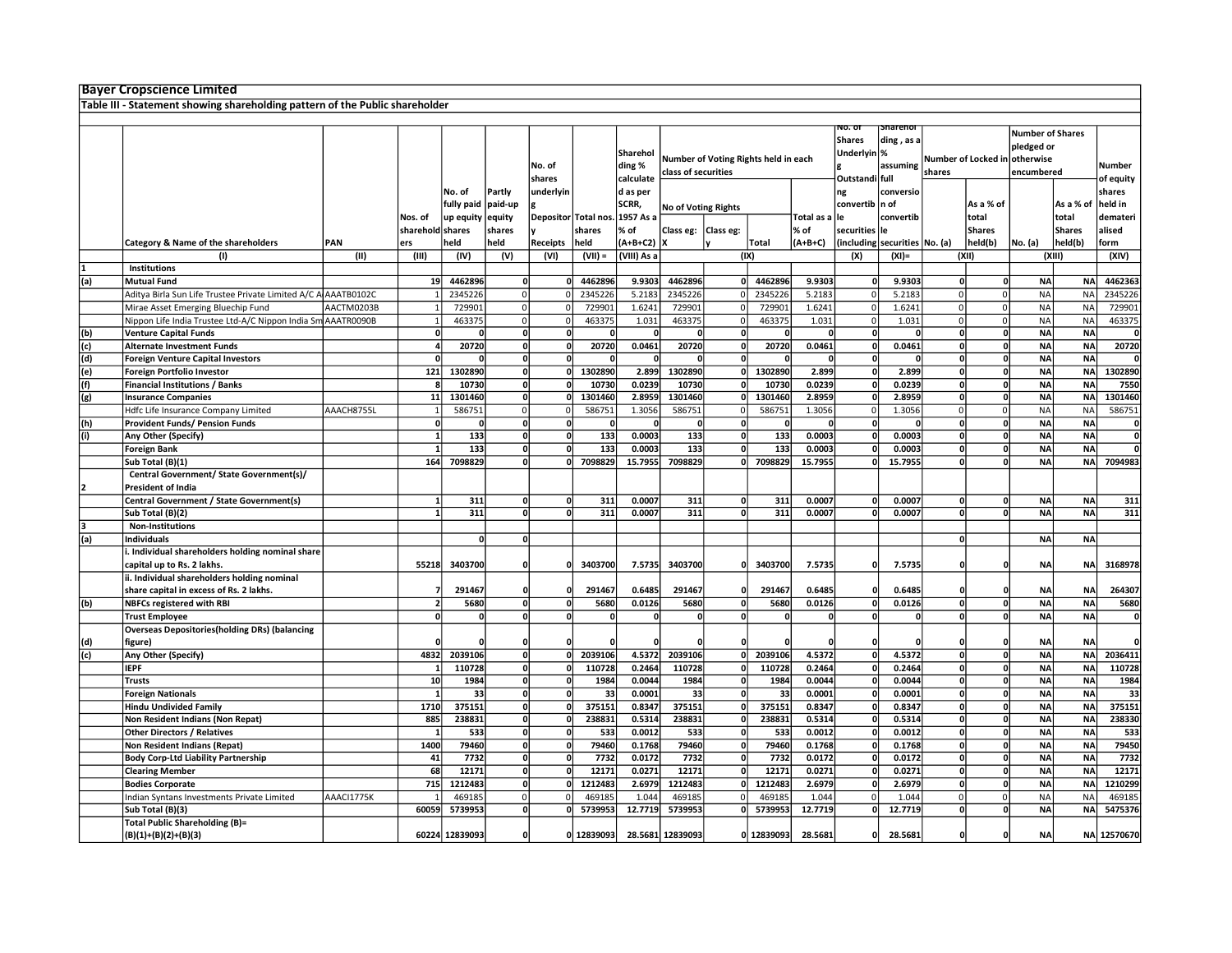Details of the shareholders acting as persons in Concert including their Shareholding (No. and %):

| No. of shareholders | No. of Shares |
|---------------------|---------------|
|                     |               |

Details of Shares which remain unclaimed may be given hear along with details such as number of shareholders, outstanding shares held in demat/unclaimed suspense account, voting rights which are frozen etc.

Note :

(1) PAN would not be displayed on website of Stock Exchange(s).

(2) The above format needs to disclose name of all holders holding more than 1% of total number of shares

(3) W.r.t. the information pertaining to Depository Receipts, the same may be disclosed in the respective columns to the extent information available and the balance to be disclosed as held by custodian.